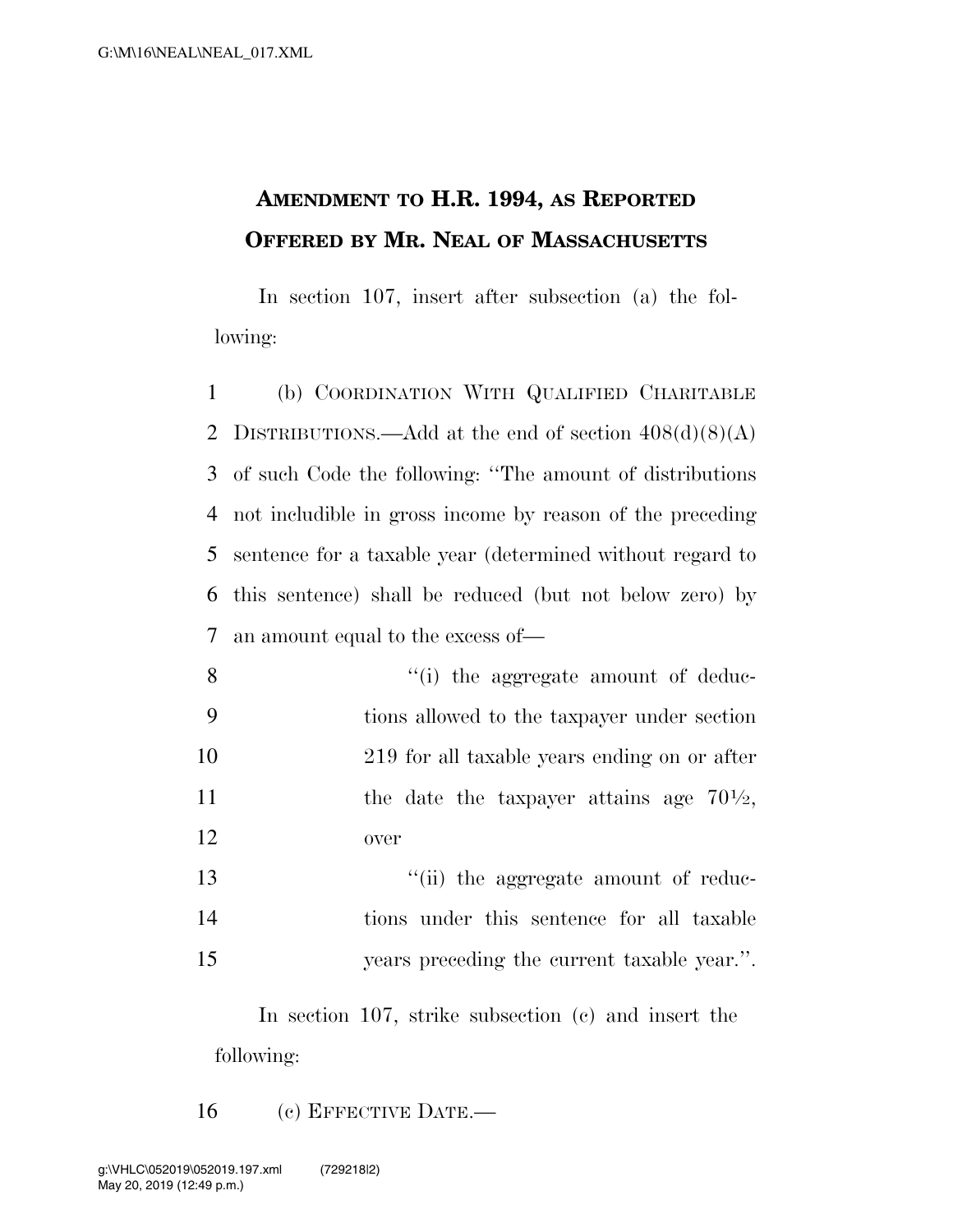2

 (1) IN GENERAL.—Except as provided in para- graph (2), the amendments made by this section shall apply to contributions made for taxable years beginning after December 31, 2019.

 (2) SUBSECTION (b).—The amendment made by subsection (b) shall apply to distributions made for taxable years beginning after December 31, 8 2019.

In section  $401(k)(15)(B(iii))$  of the Internal Revenue Code of 1986, as proposed to be added by section 112, add at the end the following: ", and section  $411(a)(6)$ shall be applied by substituting 'at least 500 hours of service' for 'more than 500 hours of service' in subparagraph (A) thereof''.

In section  $401(k)(15)(B)(iv)$  of the Internal Revenue Code of 1986, as proposed to be added by section 112, insert "(other than clause (iii))" after "This subparagraph''.

In section 114(c), strike paragraph (2).

In section  $303(m)(6)$  of the Employee Retirement Income Security Act of 1974, as proposed to be added by section 115, strike "a community newspaper plan which elects the application of'' and insert ''a plan for which an election is made to apply''.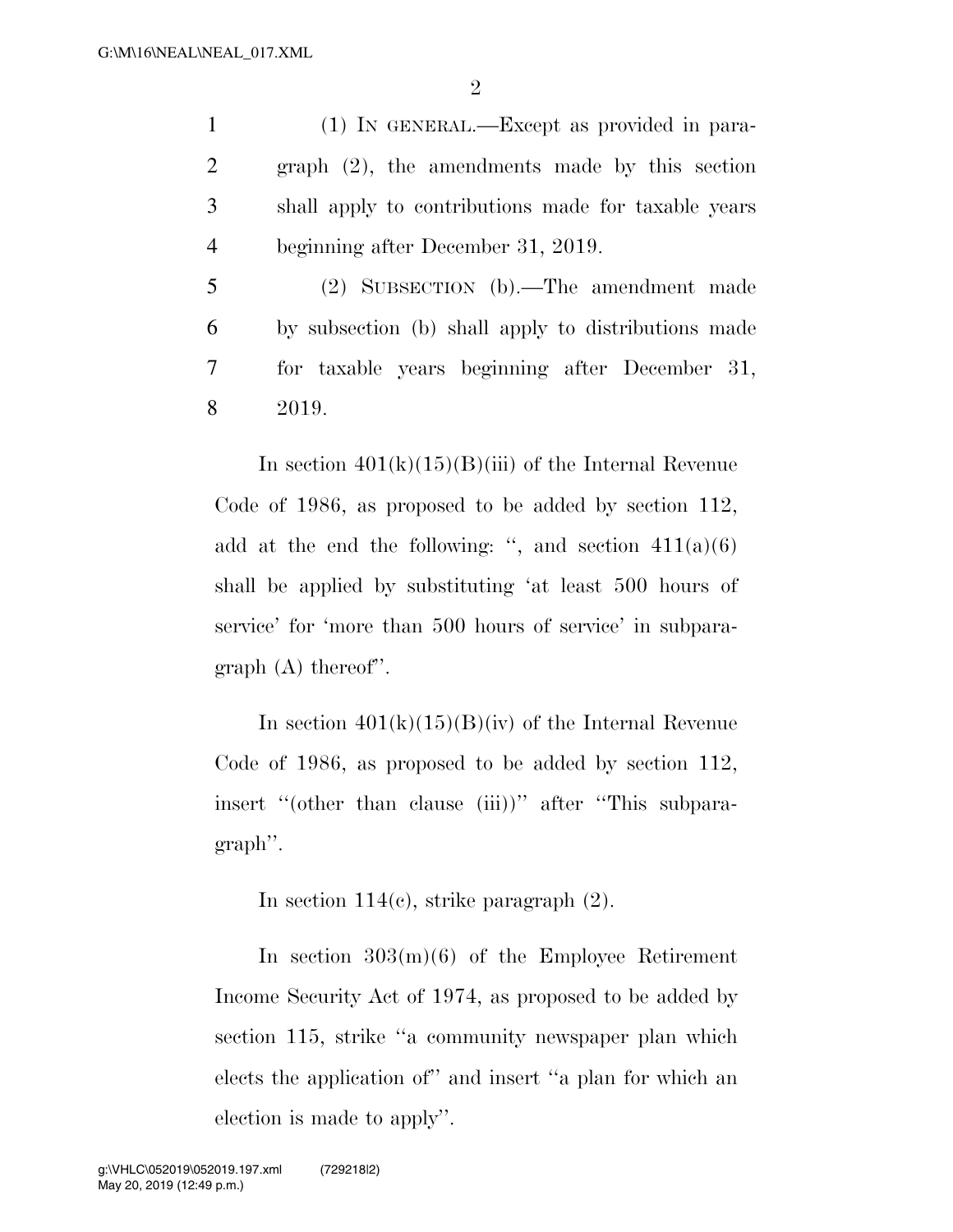3

In section 202(b), insert before the period at the end the following: ''and shall require such information as will enable a participant in a plan to identify any aggregated return or report filed with respect to the plan''.

In section 302, strike subsections (b) and (d).

Amend section  $401(a)(9)(H)(iv)$  of the Internal Revenue Code of 1986, as proposed to be added by section 401, to read as follows:

|                | "(iv) APPLICATION TO CERTAIN ELI-              |
|----------------|------------------------------------------------|
| 2              | GIBLE RETIREMENT PLANS.—For purposes           |
| 3              | of applying the provisions of this subpara-    |
| $\overline{4}$ | graph in determining amounts required to       |
| 5              | be distributed pursuant to this paragraph,     |
| 6              | all eligible retirement plans (as defined in   |
| 7              | section $402(c)(8)(B)$ , other than a defined  |
| 8              | benefit plan described in clause (iv) or $(v)$ |
| 9              | thereof or a qualified trust which is a part   |
| 10             | of a defined benefit plan) shall be treated    |
| 11             | as a defined contribution plan.".              |

In section  $403(a)(1)$ , strike "\$105" and insert  $``\$250"$ .

In section  $403(a)(2)$ , strike "\$50,000" and insert ''\$150,000''.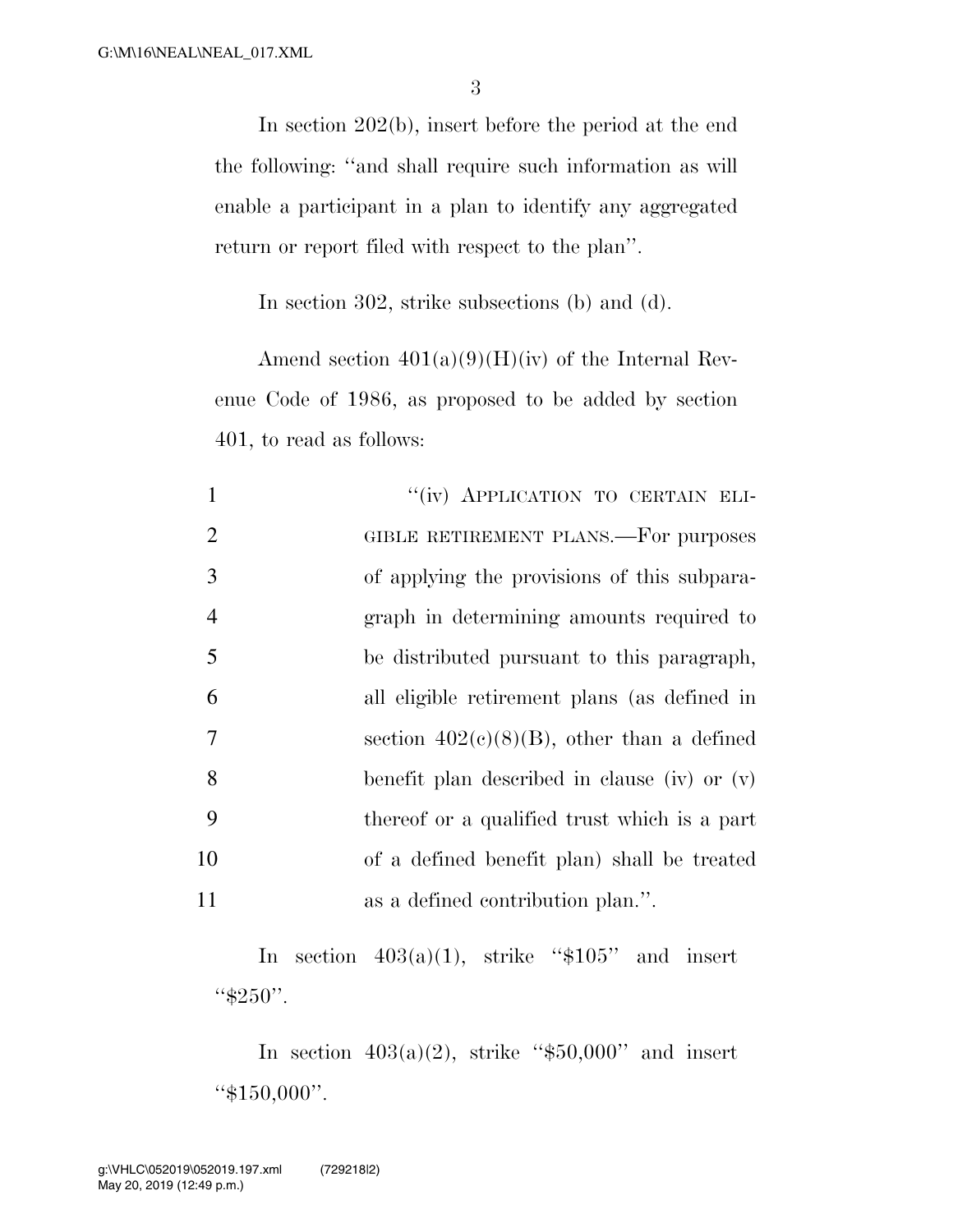In section  $403(b)(1)$ , strike " $$2"$  and insert " $$10"$ .

In section  $403(b)(2)$ , strike "\$10,000" and insert ''\$50,000''.

In section  $403(b)(3)$ , strike "\$5,000" and insert ''\$10,000''.

Add at the end the following:

## **TITLE V—TAX RELIEF FOR CERTAIN CHILDREN**

 **SEC. 501. MODIFICATION OF RULES RELATING TO THE TAX-ATION OF UNEARNED INCOME OF CERTAIN** 

## **CHILDREN.**

 (a) IN GENERAL.—Section 1(j) of the Internal Rev- enue Code of 1986 is amended by striking paragraph (4). (b) COORDINATION WITH ALTERNATIVE MINIMUM TAX.—Section 55(d)(4)(A) of the Internal Revenue Code of 1986 is amended by striking ''and'' at the end of clause 11 (i)(II), by striking the period at the end of clause (ii)(III) and inserting '', and'', and by adding at the end the fol-lowing new clause:

- 14 ''(iii) subsection (j) of section 59 shall
- not apply.''.
- (c) EFFECTIVE DATE.—
- (1) IN GENERAL.—Except as otherwise pro-vided in this subsection, the amendment made by